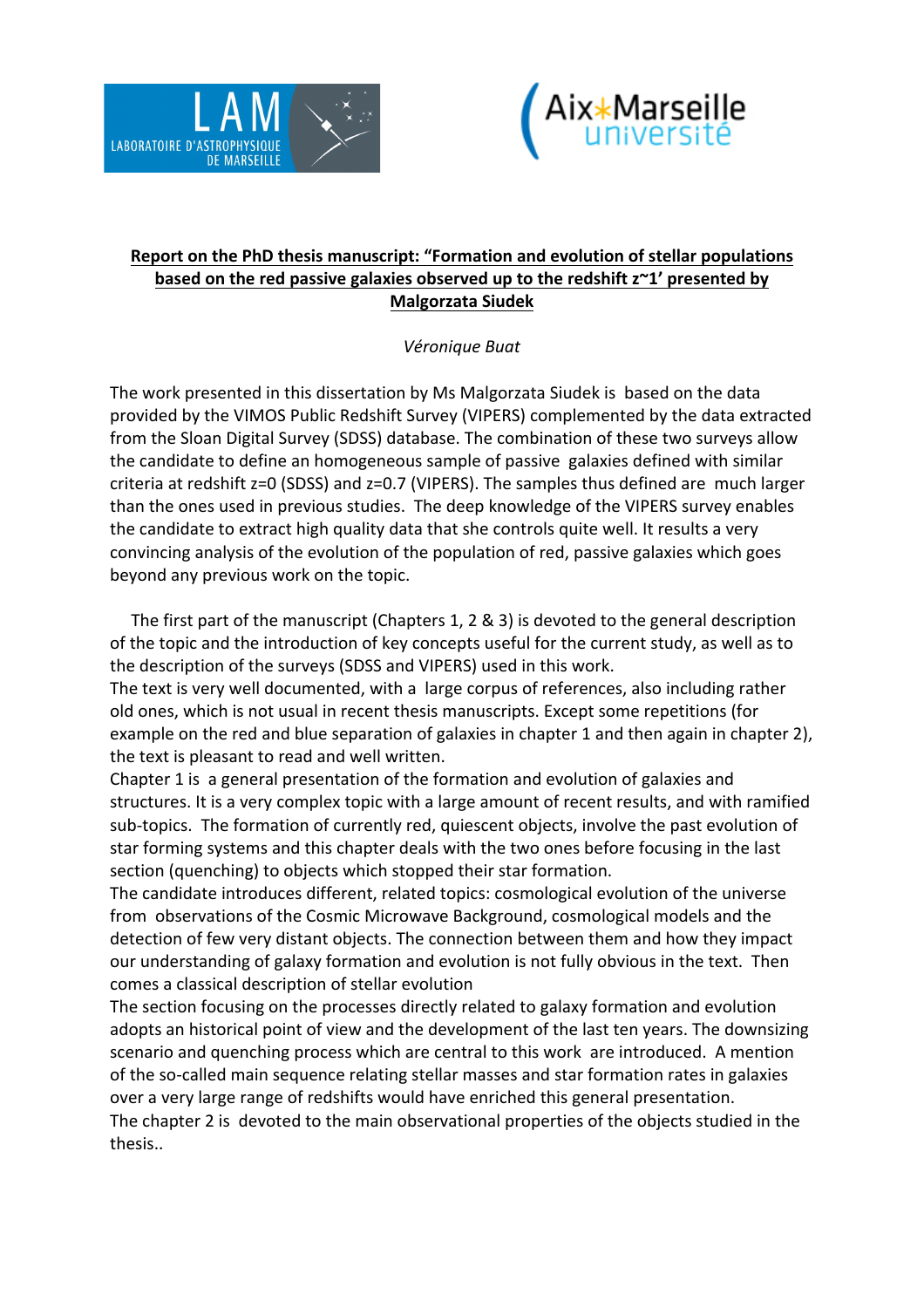Colour diagrams with the choice of the NUV r K diagnostics and the fundamental plane relations linking dynamical and photometric characteristics. While the fundamental plane relations are quite well introduced together with the recent developments, the link of colours like NUV-r and r-K (or other ones used by other teams) to the star formation history of galaxies should have been more detailed (section 2.1.1).

The SDSS and VIPERS surveys are presented in Chapter 3 with general properties like the coverage, the datasets. A description of physical parameters derived from the VIPERS data is added. The combination of the two surveys results in large datasets of galaxies from z=0 to  $z^{\sim}1$ .

The presentation of the work realised in the thesis starts at Chapter 4 where the selection of red passive galaxies from the VIPERS survey is described. After the of different criteria to separate between early and late-type galaxies (in this chapter and before), the author decides to use the U-V colour with a cut evolving with z, the quality of the selection and the possible contamination is carefully checked, including visual inspection of the individual spectra. Then the comparison sample extracted from the SDSS survey is introduced, with a similar selection based on the U-V colour, after an estimation of the U and V magnitudes by combination of u, g and r SDSS magnitudes.

The selection of the datasets is well described, and well controlled thanks to the careful checks in completeness and contamination. One possible minor issue might be the stellar masses measured with different methods in the SDSS and VIPERS samples. I would have appreciated to see masses measured with the same methods in representative sub-samples of the two datasets. At this stage, the luminosity or mass function of the selected galaxies and the comparison with other published distributions would have been useful for the description of the samples, these quantities are presented in Chapter 10, but in an other context.

The methodology to analyse the data is presented in Chapters 6 to 8. The chapter 5 is short (ends with 5.1 and no 5.2...), and describes the combination of VIPERS spectra (stacking method) to measure average spectral indices which cannot be measured individually. The choice of the spectral indices and their measures are explained in Chapters 6 and 7, the choice of D4000 and H $\delta$  indices for the analysis is well justified: they are classical and well calibrated indices to estimate stellar ages under simple assumptions.

The models used to calculate these quantities are also very classical: stellar models of Bruzual and Charlot (2003), single exponential bursts with very short  $\tau$  values and fixed metallicity. The exploration of different star formation models and other stellar libraries might have been useful, the issue of the TP-AGBs is mentioned but no calculation is presented. More complex, composite star formation histories may also have an impact, consistency with photometric colours, in particular U-V. The dependence on metallicity is discussed in Chapter 10.

The Fourth part of the manuscript includes the main results of the thesis and starts in Chapter 9 where the evolution of the UV-V colour-mass relation with redshift is presented. The analysis confirms previous results and extends the analysis to both lower and larger stellar masses. Thanks to its large coverage, VIPERS extends previous studies based on the zCOSMOS spectroscopic survey to higher masses and lower redshift. The slope of the colour-mass relation does not really depend on redshift. The relation is also found flatter than the one found with SDSS galaxies at  $z=0$ , but any firm conclusion needs to check the process of mass determination in both surveys.